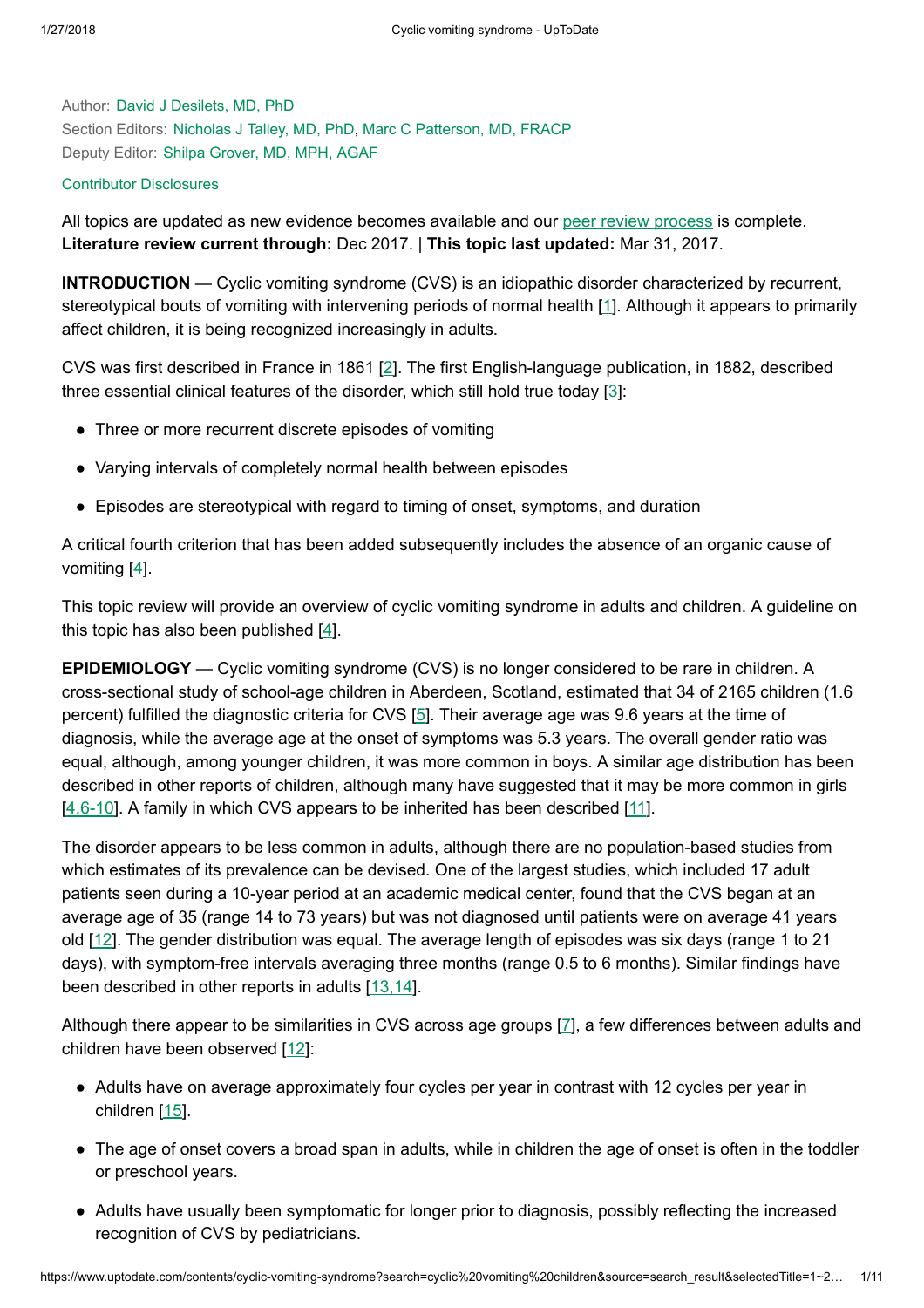- Triggering events are less common in adults.
- Nausea between episodes is more common in adults.
- CVS in children, but not in adults, is highly associated with two common mitochondrial DNA polymorphisms, 16519T and 3010A [[16](https://www.uptodate.com/contents/cyclic-vomiting-syndrome/abstract/16)].

**PATHOGENESIS** — The pathogenesis of cyclic vomiting syndrome (CVS) remains unknown, although it may represent a heterogeneous group of disorders. An association between CVS and migraine headaches has been most consistently described, suggesting that there may be a common pathophysiologic process. However, CVS has also been linked to food allergy, mitochondrial, metabolic, and endocrine disorders.

CVS and migraines  $-$  CVS has been linked to migraine headaches and abdominal migraine [\(table](https://www.uptodate.com/contents/image?imageKey=GAST%2F80667&topicKey=GAST%2F2588&search=cyclic+vomiting+children&rank=1%7E22&source=see_link) 1) [[17,18\]](https://www.uptodate.com/contents/cyclic-vomiting-syndrome/abstract/17,18). This connection is based upon the discreteness of episodes, the progression from cyclic vomiting to migraine headaches in many patients, the presence of a strong family history of migraine headaches in affected children (approximately 80 percent), and the response to antimigraine therapy in up to 80 percent of children [[4,19\]](https://www.uptodate.com/contents/cyclic-vomiting-syndrome/abstract/4,19). Sympathetic autonomic dysfunction may predispose children to both CVS and migraine headaches [[20,21\]](https://www.uptodate.com/contents/cyclic-vomiting-syndrome/abstract/20,21). (See ["Pathophysiology,](https://www.uptodate.com/contents/pathophysiology-clinical-features-and-diagnosis-of-migraine-in-children?source=see_link) clinical features, and diagnosis of migraine in children".)

One hypothesis is that CVS may lead to abdominal migraines, which in turn lead to migraine headaches. However, more children progress directly from CVS to migraines than from CVS to abdominal migraines to migraines. Abdominal migraines can be distinguished from CVS in that the core symptom of abdominal migraines is abdominal pain, not vomiting. Both syndromes may have headache as a feature and respond to antimigraine therapy [[22\]](https://www.uptodate.com/contents/cyclic-vomiting-syndrome/abstract/22).

Metabolic disorders — Mitochondrial disorders of fatty acid oxidation (eg, medium-chain acyl coenzyme A dehydrogenase deficiency), respiratory chain defects (eg, MELAS: Mitochondrial Encephalomyopathy, Lactic Acidosis, and Stroke-like Syndrome), and mitochondrial DNA deletions can be associated with episodes of metabolic crisis and vomiting, usually with infection or prolonged fasting [\[23](https://www.uptodate.com/contents/cyclic-vomiting-syndrome/abstract/23)]. (See "Inborn errors of metabolism: Epidemiology, pathogenesis, and [clinical features"](https://www.uptodate.com/contents/inborn-errors-of-metabolism-epidemiology-pathogenesis-and-clinical-features?source=see_link) and "Overview of the hereditary ataxias".)

One group suggested that about one-half of patients with cyclic vomiting syndrome have evidence for maternal inheritance of a mitochondrial DNA sequence variation [[24\]](https://www.uptodate.com/contents/cyclic-vomiting-syndrome/abstract/24). Compared with controls, mothers of patients with cyclic vomiting syndrome were more likely to have a history of migraine, depression, irritable bowel syndrome, and hypothyroidism, disorders that the researchers hypothesized may segregate with cyclic vomiting syndrome in families due to predisposing mitochondrial DNA sequence variants. The authors speculated that cyclic vomiting syndrome represents a rare clinical presentation in individuals who carry the predisposing mitochondrial variants that are more commonly associated with migraine, depression, irritable bowel syndrome, hypothyroidism, and other functional/dysautonomic conditions [\[25,26](https://www.uptodate.com/contents/cyclic-vomiting-syndrome/abstract/25,26)]. The efficacy of mitochondrial-targeted therapies, co-enzyme Q10 [\[27,28](https://www.uptodate.com/contents/cyclic-vomiting-syndrome/abstract/27,28)] and L-carnitine [[27,29\]](https://www.uptodate.com/contents/cyclic-vomiting-syndrome/abstract/27,29), in CVS strengthens the hypothesis of a metabolic/mitochondrial component in disease pathogenesis. This hypothesis is further strengthened by an association of both CVS and migraine headache with the same two mitochondrial DNA polymorphisms [\[30](https://www.uptodate.com/contents/cyclic-vomiting-syndrome/abstract/30)].

Dysautonomia — Patients who have a hereditary sensory autonomic neuropathy (such as Riley Day Syndrome) can also have [clinical features](https://www.uptodate.com/contents/hereditary-sensory-and-autonomic-neuropathies?source=see_link) resembling CVS. (See "Hereditary sensory and autonomic neuropathies".)

Hypothalamic-pituitary-adrenal axis defects — Elevated corticotropin, cortisol, vasopressin, prostaglandin E2, and catecholamines have been described in a group of children with cyclic vomiting, profound lethargy, and hypertension [[31](https://www.uptodate.com/contents/cyclic-vomiting-syndrome/abstract/31)]. Animal studies suggest that CVS may be a brain-gut disorder in which corticotropin-releasing factor induces gastric stasis and vomiting by vagal stimulation [[32\]](https://www.uptodate.com/contents/cyclic-vomiting-syndrome/abstract/32).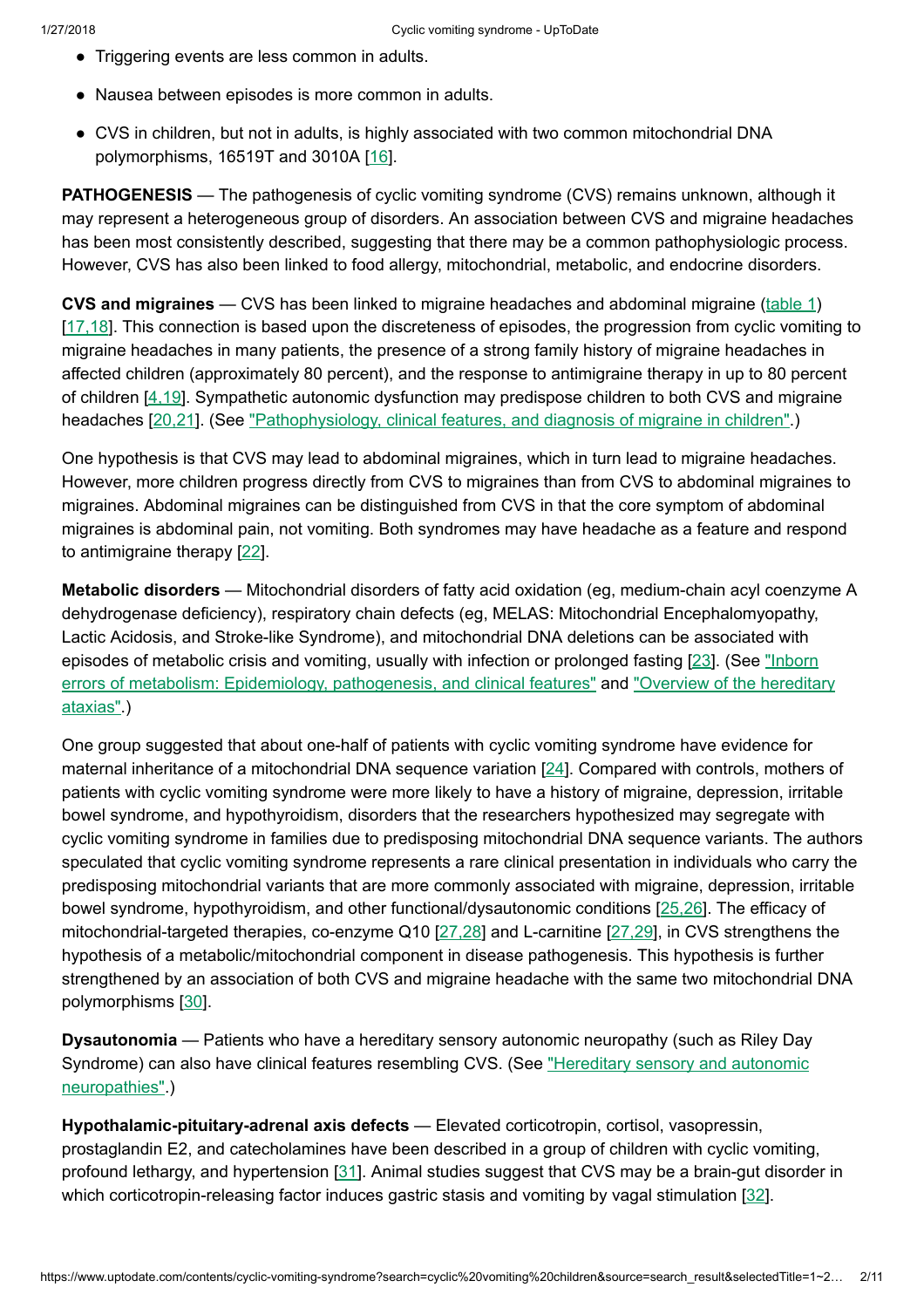Food allergy — Sensitivity to cow's milk, soy, and egg white protein may be related to CVS in children [[6\]](https://www.uptodate.com/contents/cyclic-vomiting-syndrome/abstract/6). Other food triggers include chocolate, cheese, and monosodium glutamate. The relationship between food allergy and CVS is uncertain.

Catamenial CVS — Similar to menstrual migraine headaches, some girls develop catamenial CVS at the onset of their menstrual period. Some respond to treatment with a low-dose estrogen or progesterone-only birth control pill, although oral contraceptives and other steroids can also precipitate vomiting episodes and other symptomatology in some. An association between symptoms and menses has also been described in adults [[12\]](https://www.uptodate.com/contents/cyclic-vomiting-syndrome/abstract/12).

Chronic cannabis use — Cessation of chronic cannabis use has been associated with resolution of persistent vomiting in case reports suggesting a causal association [\[33-36\]](https://www.uptodate.com/contents/cyclic-vomiting-syndrome/abstract/33-36). In one series, the association was characterized by repetitive washing behavior during vomiting cycles, which is not a feature of CVS [[33\]](https://www.uptodate.com/contents/cyclic-vomiting-syndrome/abstract/33). Also, patients with "cannabis hyperemesis syndrome" vomit daily, without the periods of completely normal health required as one of the essential features of CVS described above (see ['Introduction'](https://www.uptodate.com/contents/cyclic-vomiting-syndrome?search=cyclic%20vomiting%20children&source=search_result&selectedTitle=1~22&usage_type=default&display_rank=1#H1) above). However, many adults with CVS self-medicate with cannabis to alleviate their nausea, and this can be a source of diagnostic confusion. In general, patients who use cannabis most days, and who exhibit frequent bathing/showering behavior, are most likely to have "cannabis hyperemesis syndrome" and not CVS. CVS cannot be diagnosed until patients abstain from cannabis for at least one to two weeks; if the emesis continues, then further work-up for CVS can be undertaken.

CLINICAL MANIFESTATIONS — Each of the proposed diagnostic criteria suggests two essential features of cyclic vomiting syndrome (CVS). (See ['Diagnosis'](https://www.uptodate.com/contents/cyclic-vomiting-syndrome?search=cyclic%20vomiting%20children&source=search_result&selectedTitle=1~22&usage_type=default&display_rank=1#H13) below.)

- Stereotypical episodes of vomiting regarding onset (acute) and duration (hours to days)
- The absence of nausea and vomiting between episodes

Supportive criteria for the diagnosis of CVS include a history or family history of migraine headaches, the self-limited nature of the attacks, associated symptoms of nausea, abdominal pain, headache, motion sickness, photophobia, and lethargy, and associated signs of fever, pallor, diarrhea, dehydration, excess salivation, and social withdrawal. In children, nausea and possibly lethargy are considered to be key diagnostic features.

The specific pattern of vomiting episodes is variable among patients but, importantly, is stereotypical for an individual patient [[37\]](https://www.uptodate.com/contents/cyclic-vomiting-syndrome/abstract/37). In general, CVS episodes tend to begin in the early morning hours (2:00 to 7:00 AM) and may involve a prodromal period of pallor, anorexia, nausea, abdominal pain, and/or lethargy [\(table](https://www.uptodate.com/contents/image?imageKey=GAST%2F62483&topicKey=GAST%2F2588&search=cyclic+vomiting+children&rank=1%7E22&source=see_link) 2). In children, the attacks last an average of 24 to 48 hours. Approximately one-half of children have attacks at regular intervals, commonly occurring every two to four weeks, while the others have an unpredictable temporal pattern of vomiting. Approximately two-thirds of parents can identify a trigger, which is usually infectious (upper respiratory) or psychological (negative or positive) [\[38](https://www.uptodate.com/contents/cyclic-vomiting-syndrome/abstract/38)].

As noted above, episodes tend to be longer in adults (approximately three to six days) with longer intervening intervals of normal health (approximately three months) [[12-14\]](https://www.uptodate.com/contents/cyclic-vomiting-syndrome/abstract/12-14). Intervening episodes of normal health are important for distinguishing CVS from functional nausea and vomiting in which symptoms are present continuously or nearly continuously [\(figure](https://www.uptodate.com/contents/image?imageKey=GAST%2F54863&topicKey=GAST%2F2588&search=cyclic+vomiting+children&rank=1%7E22&source=see_link) 1).

The characteristics on presentation (and difficulty establishing the diagnosis) were illustrated in a group of 17 adults [[12\]](https://www.uptodate.com/contents/cyclic-vomiting-syndrome/abstract/12):

- Each patient had been evaluated by at least two physicians (typically with repeated imaging and endoscopic studies) and had been hospitalized at least once. Three patients (18 percent) required nutritional support.
- Three patients had undergone surgical exploration and partial gastrectomy, pyloroplasty, or fundoplication without improvement.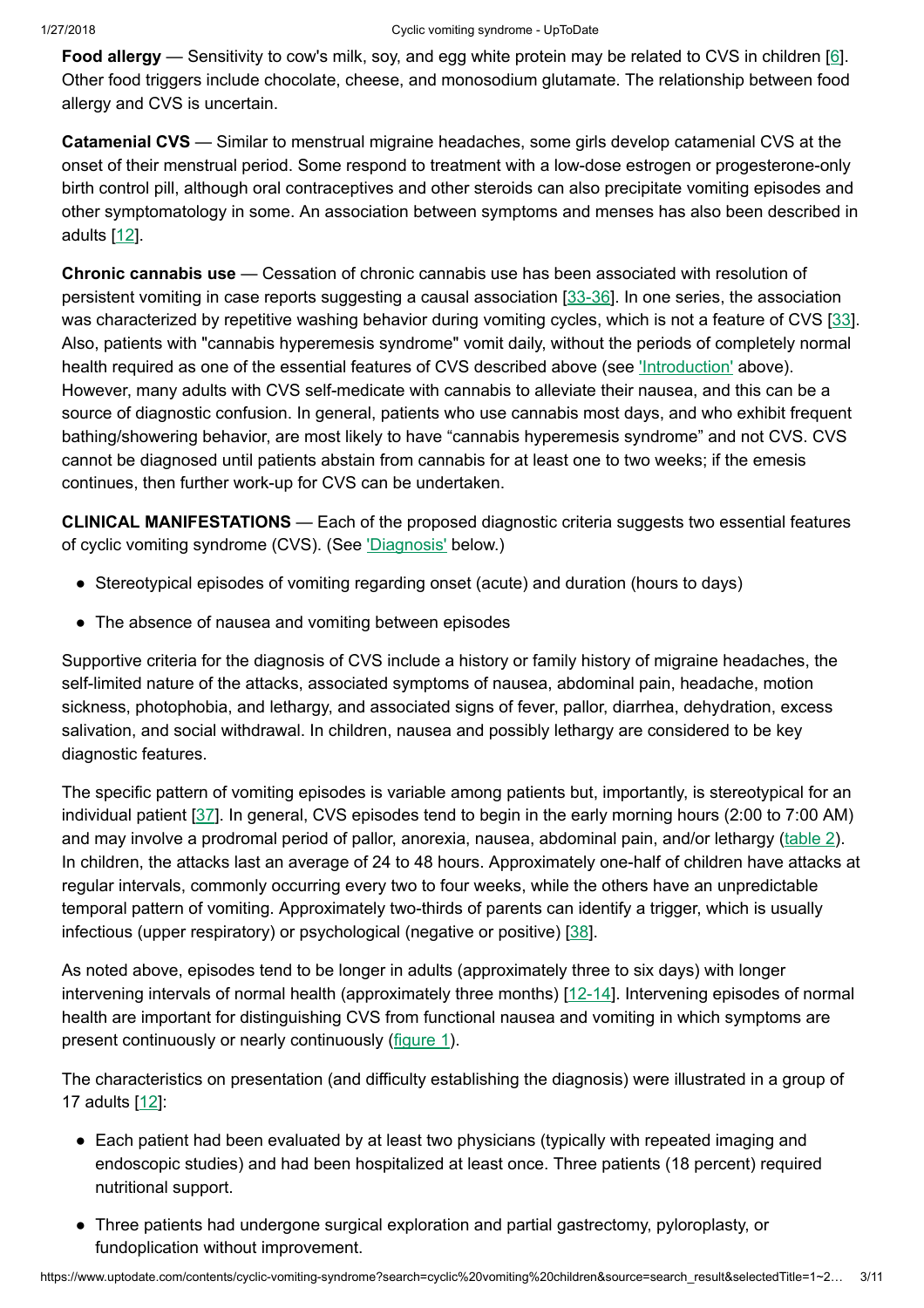- Abdominal pain was present during episodes in approximately two-thirds of patients.
- Only 20 percent of patients had a psychiatric diagnosis (either anxiety or another affective disorder).
- Erosive esophagitis was observed in 50 percent of patients during or shortly after a vomiting episode (including one patient who had a Mallory-Weiss tear). However, in no patients did vomiting episodes improve with antireflux measures.
- Only one-third of patients described a prodrome of nausea, epigastric pain, or both, while the others reported the onset of symptoms without warning.
- Four of seven reproductive age women described a link to their menstrual cycle; two had severe episodes precipitated by pregnancy.
- Sleep was beneficial in relieving symptoms in four patients (23 percent).
- A history of migraine headaches was described in only four patients (23 percent).

**NATURAL HISTORY** — Many children outgrow cyclic vomiting syndrome (CVS) by their preteen or early teenage years [[39\]](https://www.uptodate.com/contents/cyclic-vomiting-syndrome/abstract/39). However, some authors have observed that up to 75 percent of children with CVS will go on to develop migraine headaches by age 18 [[19\]](https://www.uptodate.com/contents/cyclic-vomiting-syndrome/abstract/19). A minority of children who progress from CVS to migraine headaches will first pass through a phase of abdominal migraines [\[40](https://www.uptodate.com/contents/cyclic-vomiting-syndrome/abstract/40)]. One retrospective study of 51 children followed for up to 13 years found that vomiting resolved in 60 percent [\[41](https://www.uptodate.com/contents/cyclic-vomiting-syndrome/abstract/41)]. However, 42 percent continued to have regular headaches and 37 percent had abdominal pain; these features were present even in patients whose vomiting had resolved.

The natural history in adults has not been well studied. In the series of 17 adults described above [\[12](https://www.uptodate.com/contents/cyclic-vomiting-syndrome/abstract/12)], 13 had at least a partial response to antidepressant therapy while an additional 3 responded to other types of treatment. One patient had persistent symptoms during two years of follow-up.

**DIAGNOSIS** — Cyclic vomiting syndrome (CVS) remains a diagnosis based upon the history and exclusion of alternative diagnoses [\(table](https://www.uptodate.com/contents/image?imageKey=GAST%2F57659&topicKey=GAST%2F2588&search=cyclic+vomiting+children&rank=1%7E22&source=see_link) 3). At least two sets of criteria have been proposed based upon a consensus of experts.

**Rome IV criteria** — Rome IV criteria include the presence of all of the following  $[42]$  $[42]$ :

- Stereotypical episodes of vomiting regarding onset (acute) and duration (less than one week)
- Three or more discrete episodes in the prior year, and two episodes in the past six months, occurring at least one week apart
- Absence of vomiting between episodes, but other milder symptoms can be present between cycles

The criteria should be fulfilled for the last three months with symptom onset at least six months before diagnosis.

Supportive criteria include:

● History or family history of migraine headaches.

North American Society for Pediatric Gastroenterology Hepatology and Nutrition — A consensus statement issued by the North American Society for Pediatric Gastroenterology Hepatology and Nutrition (NASPGHAN) suggests the following diagnostic criteria (all of which must be met) [\[4](https://www.uptodate.com/contents/cyclic-vomiting-syndrome/abstract/4)]. These recommendations apply to children and adolescents:

● At least five attacks in any interval, or a minimum of three attacks during a six-month period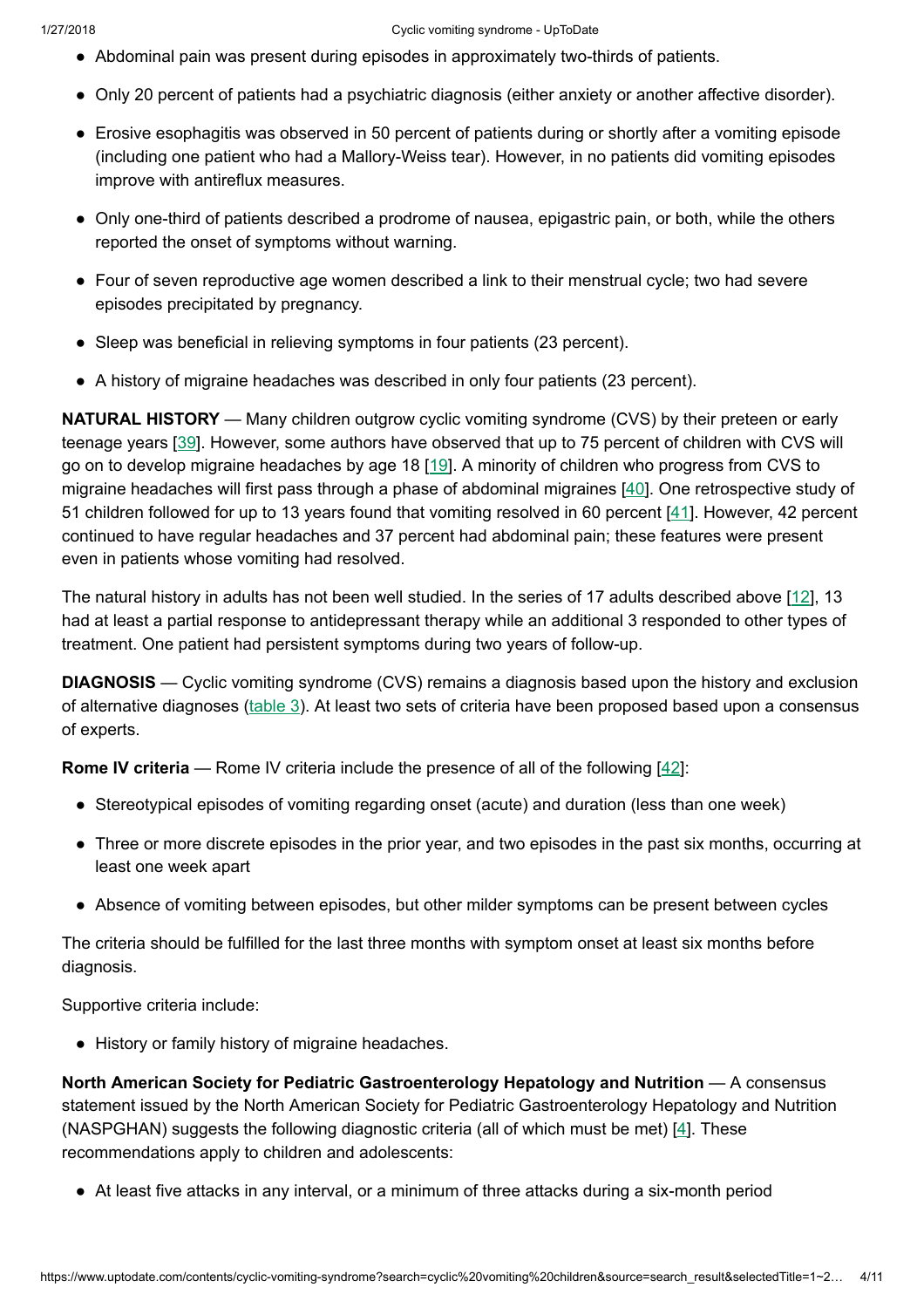- Episodic attacks of intense nausea and vomiting lasting 1 hour to 10 days and occurring at least one week apart
- Stereotypical pattern and symptoms in the individual patient
- Vomiting during attacks occurs at least four times per hour for at least one hour
- Return to baseline health between episodes
- Not attributed to another disorder

The recommendations for diagnosis and treatment from NASPGHAN (which apply to children and adolescents) are summarized in the [algorithm](https://www.uptodate.com/contents/image?imageKey=GAST%2F53337&topicKey=GAST%2F2588&search=cyclic+vomiting+children&rank=1%7E22&source=see_link)s (algorithm 1 and table [4A-D\)](https://www.uptodate.com/contents/image?imageKey=GAST%2F77478%7EGAST%2F68579%7EGAST%2F78562%7EGAST%2F59920&topicKey=GAST%2F2588&search=cyclic+vomiting+children&rank=1%7E22&source=see_link).

Warning signs — Warning signs alerting to an alternative diagnosis include the presence of severe headaches, altered mental status, gait disturbances or other new "neurological signs", gastrointestinal bleeding, unilateral abdominal pain, weight loss, failure to respond to treatment, progressive worsening, prolonged episodes requiring hospitalization, and a change in pattern or symptoms [\[4](https://www.uptodate.com/contents/cyclic-vomiting-syndrome/abstract/4)]. An upper [gastrointestinal series](https://www.uptodate.com/contents/intestinal-malrotation-in-children?source=see_link) should be performed in children to exclude intestinal malrotation (see "Intestinal malrotation in children"). Ureteropelvic junction obstruction has been reported to be an overlooked mimic of CVS in a case series of four children [\[43](https://www.uptodate.com/contents/cyclic-vomiting-syndrome/abstract/43)]. CVS should be considered among other diagnoses in patients presenting with nausea and vomiting. (See ["Approach](https://www.uptodate.com/contents/approach-to-the-adult-with-nausea-and-vomiting?source=see_link) to the adult with nausea and vomiting" and ["Approach](https://www.uptodate.com/contents/approach-to-the-infant-or-child-with-nausea-and-vomiting?source=see_link) to the infant or child with nausea and vomiting".)

One approach to excluding other disorders of recurrent vomiting includes a complete, extensive evaluation of standard blood work (electrolytes, glucose, ALT, GGTP, amylase, lipase), urinalysis, and (in children) evaluation for metabolic disorders (eg, lactate, ammonia, amino acids, urine organic acids) during an acute episode (see ["Approach](https://www.uptodate.com/contents/approach-to-the-infant-or-child-with-nausea-and-vomiting?source=see_link) to the infant or child with nausea and vomiting"). Patients should also be asked about frequent bathing behavior. If present, this can be used as a springboard to probe deeper into the possibility of chronic cannabis use and "cannabis hyperemesis syndrome." An upper gastrointestinal series with small bowel follow-through X-ray (UGI/SBFT), CT/MRI of the head, and endoscopy can be performed between episodes. As noted above, the presence of esophagitis on endoscopy (performed during or near an episode) does not necessarily imply that reflux is an underlying cause, since as many as one-half of patients will have esophagitis but will not respond to antireflux measures.

Only one in eight children with cyclical episodes of vomiting who were evaluated with this approach has been found to have another underlying disorder that required intervention [\[4](https://www.uptodate.com/contents/cyclic-vomiting-syndrome/abstract/4)]. However, the cost of initial diagnostic testing and annual ambulatory and hospital treatment of CVS using the above approach was estimated to be \$17,035 per child in one report [\[22](https://www.uptodate.com/contents/cyclic-vomiting-syndrome/abstract/22)]. A decision-analysis concluded that a more costeffective diagnostic strategy in children was to obtain a UGI/SBFT to rule out malrotation with volvulus, followed by a two-month trial of antimigraine therapy, with further studies reserved for those with continued symptoms [\[44](https://www.uptodate.com/contents/cyclic-vomiting-syndrome/abstract/44)]. In adults, a CT scan of the abdomen and pelvis has been suggested to exclude malignancy and other structural disorders.

**TREATMENT** — Patients may require supportive care during severe bouts of cyclic vomiting, which may include admission to a hospital, intravenous fluids, antiemetics, and occasionally analgesics. Children should be referred to a pediatric gastroenterologist, neurologist, or metabolic specialist. Recognized precipitating factors (more commonly observed in children) should be avoided whenever feasible. Examples include physical exhaustion, motion (car rides, amusement park rides), fasting, and certain foods (eg, chocolate, cheese).

No specific therapy has been proven to be effective for cyclic vomiting syndrome (CVS) in controlled trials. However, several empiric treatments have been effective in case series. Treatment with medications should be guided by three considerations  $[23]$  $[23]$ :

• Whether there is a family history of migraines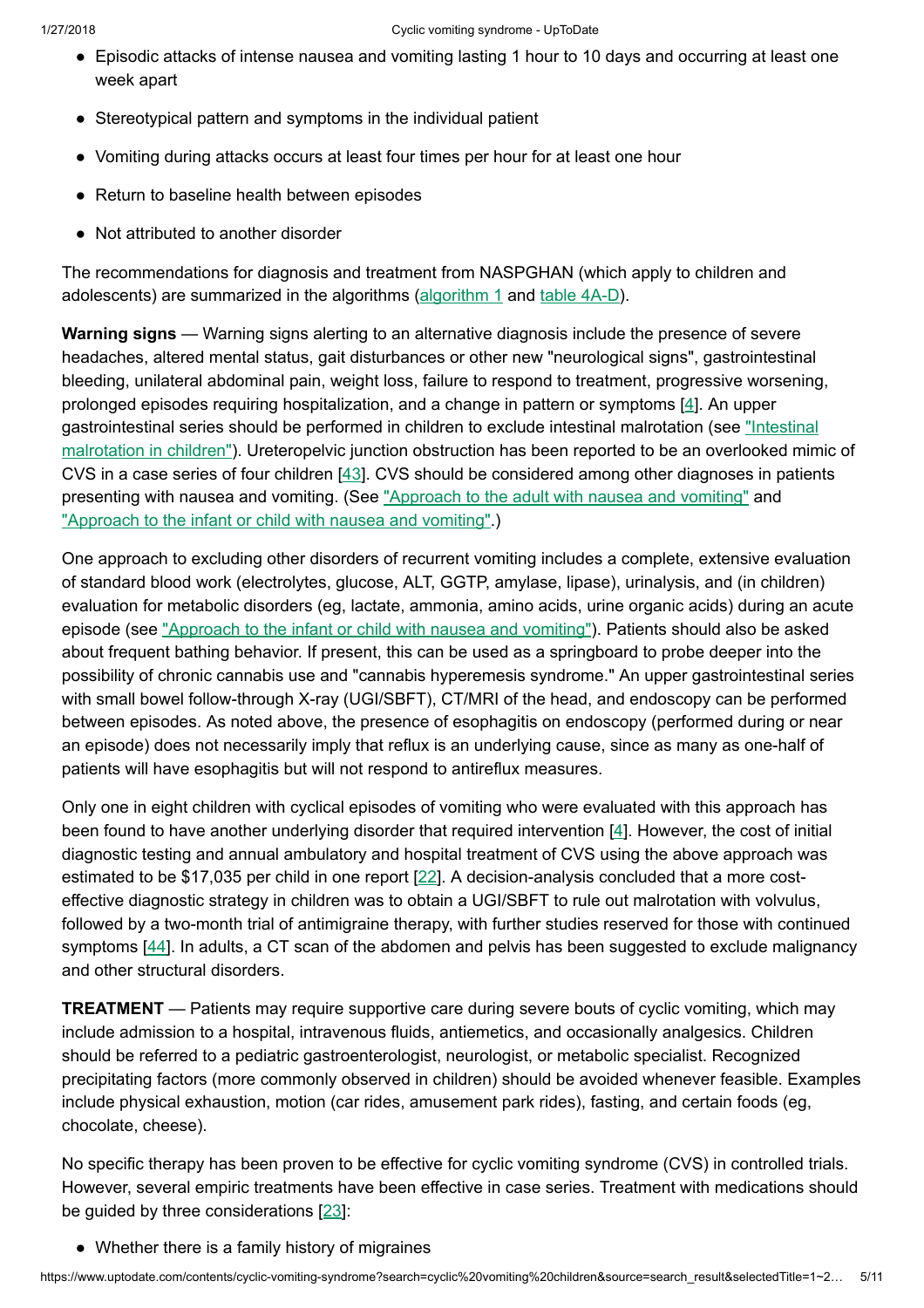- Frequency of episodes
- Severity of episodes

Treatment can also be considered as abortive, prophylactic, and supportive.

A trial of antimigraine medications is reasonable in patients with a family history of migraine headaches. Some authors recommend antimigraine therapy even in the absence of a personal or family history of migraines if, after careful evaluation, the diagnosis of CVS seems certain.

The decision to administer abortive and/or prophylactic antimigraine medications depends upon the frequency and severity of the attacks, similar to the principles that guide treatment of patients with migraine headaches. Prophylactic daily therapy with antimigraine medications is warranted if attacks occur more than once every one to two months or are severe enough to require hospitalization or substantial disability. In contrast, abortive therapy can be used if episodes occur less than once every one to two months or are mild. The choice of specific agents is discussed separately. (See "Acute [treatment](https://www.uptodate.com/contents/acute-treatment-of-migraine-in-children?source=see_link) of migraine in children" and "Acute [treatment](https://www.uptodate.com/contents/acute-treatment-of-migraine-in-adults?source=see_link) of migraine in adults" and ["Preventive](https://www.uptodate.com/contents/preventive-treatment-of-migraine-in-adults?source=see_link) treatment of migraine in adults".)

Agents that have been used empirically (with variable success) in children include [sumatriptan,](https://www.uptodate.com/contents/sumatriptan-drug-information?source=see_link) [erythromycin,](https://www.uptodate.com/contents/erythromycin-drug-information?source=see_link) carnitine, coenzyme Q10, [propranolol](https://www.uptodate.com/contents/propranolol-drug-information?source=see_link), [cyproheptadine,](https://www.uptodate.com/contents/cyclic-vomiting-syndrome/abstract/27-29,45,46) and tricyclic antidepressants [2729,45,46]. Some authorities advocate use of [amitriptyline](https://www.uptodate.com/contents/amitriptyline-drug-information?source=see_link) for prophylaxis in children older than five even if there is no history of headache or a family history of migraine [\[26](https://www.uptodate.com/contents/cyclic-vomiting-syndrome/abstract/26)]. A common starting dose is 0.5 mg/kg per day at bedtime, although many patients require a higher dose, often 1 mg/kg per day at bedtime. It typically takes one to three months for the effects of amitriptyline to become evident.

Some CVS patients who do not respond to 1 mg/kg per day have very low or undetectable blood levels of [amitriptyline](https://www.uptodate.com/contents/amitriptyline-drug-information?source=see_link), and respond when the amitriptyline dosage is further increased. Many patients do not respond until the blood amitriptyline plus [nortriptyline](https://www.uptodate.com/contents/nortriptyline-drug-information?source=see_link) level exceeds 150 micrograms/L [\[28](https://www.uptodate.com/contents/cyclic-vomiting-syndrome/abstract/28)]. As a general rule, a blood amitriptyline level should be obtained before attempting to exceed 1 mg/kg/ per day to avoid a toxic level.

Retrospective studies have demonstrated substantial efficacy of the dietary supplements coenzyme Q10 and L-carnitine [[27-29\]](https://www.uptodate.com/contents/cyclic-vomiting-syndrome/abstract/27-29). These supplements can be purchased over-the-counter and/or by prescription, which varies by location. The efficacy of coenzyme Q10 may be as great as that for [amitriptyline](https://www.uptodate.com/contents/amitriptyline-drug-information?source=see_link) [[27\]](https://www.uptodate.com/contents/cyclic-vomiting-syndrome/abstract/27). One article presented a protocol that was 90 percent effective in substantially reducing vomiting episodes by combining these supplements with amitriptyline [\[28](https://www.uptodate.com/contents/cyclic-vomiting-syndrome/abstract/28)]. A common starting dose for coenzyme Q10 is 10 to 20 mg/kg per day, or 200 mg twice daily. A common starting dose for L-carnitine is 50 or 100 mg/kg per day, or one gram twice daily. Many patients require higher dosages, and suggested blood levels were >3.0 to 4.0 mg/L for coenzyme Q10, and a free carnitine level >40 micromol/L [[28\]](https://www.uptodate.com/contents/cyclic-vomiting-syndrome/abstract/28). Note that many commercially available preparations of coenzyme Q10 have poor bioavailability as judged by blood levels, and monitoring of blood levels is an important aspect of disease management.

Use of [amitriptyline](https://www.uptodate.com/contents/amitriptyline-drug-information?source=see_link) may be limited in infants and toddlers under 5 years of age due to side effects (such as personality changes, anticholinergic effects, and tachyarrhythmias). The EKG (particularly the QTc interval) and electrolytes (K+, Mag+) should be monitored. [Cyproheptadine](https://www.uptodate.com/contents/cyproheptadine-drug-information?source=see_link) and [propranolol](https://www.uptodate.com/contents/propranolol-drug-information?source=see_link) are often used as alternatives. Cyproheptadine is recommended as first-line treatment in children under age five years. Therapies of unproven efficacy that have been used include [topiramate](https://www.uptodate.com/contents/topiramate-drug-information?source=see_link) and [riboflavin.](https://www.uptodate.com/contents/vitamin-b2-riboflavin-drug-information?source=see_link)

[Sumatriptan](https://www.uptodate.com/contents/sumatriptan-drug-information?source=see_link), [ketorolac,](https://www.uptodate.com/contents/ketorolac-drug-information?source=see_link) [prochlorperazine,](https://www.uptodate.com/contents/prochlorperazine-drug-information?source=see_link) and tricyclic antidepressants have been used in case reports in adults [[13,46-48\]](https://www.uptodate.com/contents/cyclic-vomiting-syndrome/abstract/13,46-48). Low-dose estrogen or progesterone-only birth control pills can be used as directed in females with catamenial CVS in whom vomiting attacks occur at the time of menses; however, birth control pills can also exacerbate symptoms in CVS patients [[4,49\]](https://www.uptodate.com/contents/cyclic-vomiting-syndrome/abstract/4,49). (See ["Estrogen-associated](https://www.uptodate.com/contents/estrogen-associated-migraine?source=see_link) migraine".) A variety of antiemetic medications have been used unsuccessfully, including high dose [dexamethasone,](https://www.uptodate.com/contents/dexamethasone-drug-information?source=see_link) [metoclopramide,](https://www.uptodate.com/contents/metoclopramide-drug-information?source=see_link) [ondansetron,](https://www.uptodate.com/contents/ondansetron-drug-information?source=see_link) and [naloxone](https://www.uptodate.com/contents/naloxone-drug-information?source=see_link) [\[48](https://www.uptodate.com/contents/cyclic-vomiting-syndrome/abstract/48)].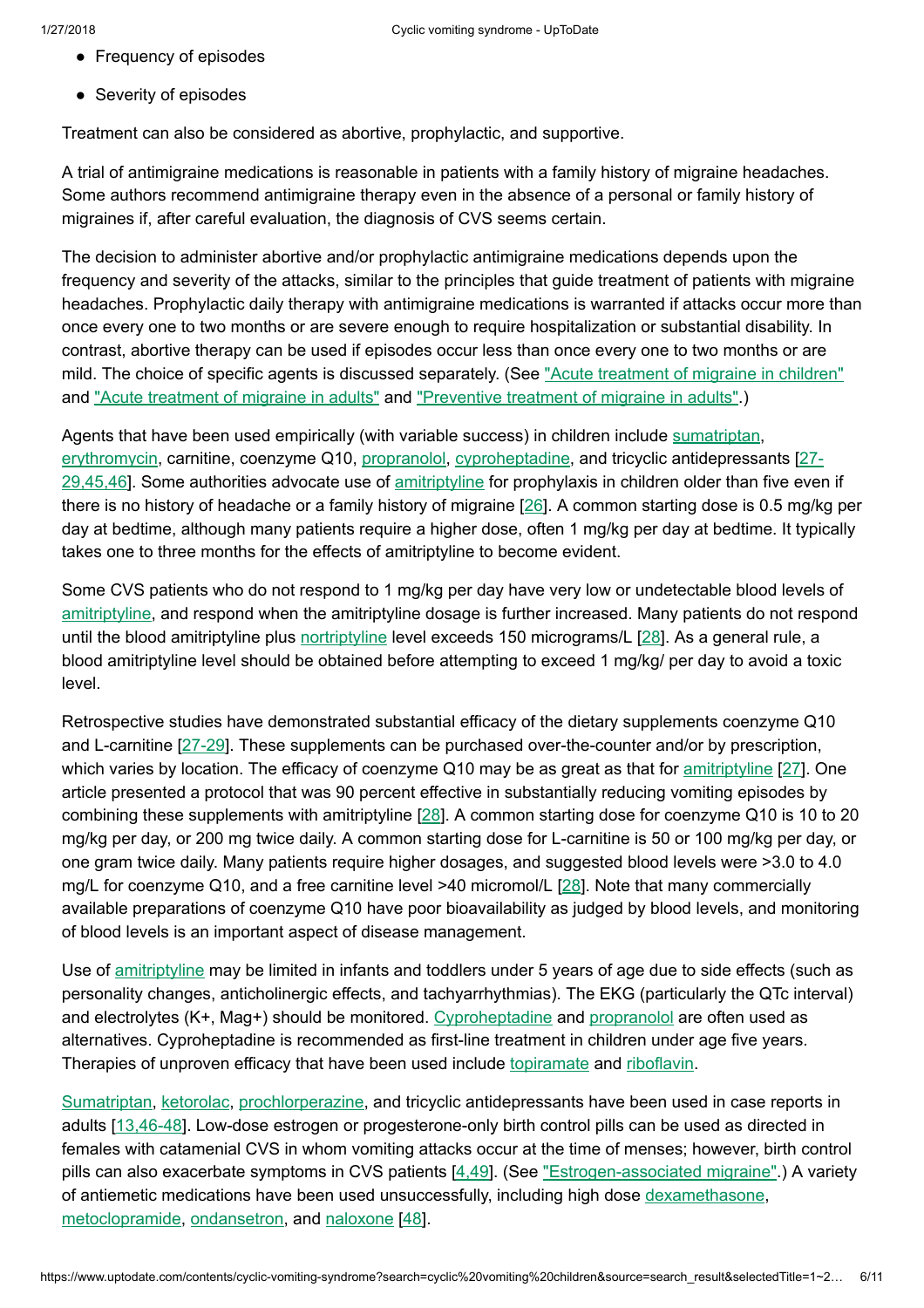## 1/27/2018 Cyclic vomiting syndrome - UpToDate

A clinical response to tricyclic antidepressants was observed in 13 of 17 adults in the report described above (although only three patients had a complete response) [[12\]](https://www.uptodate.com/contents/cyclic-vomiting-syndrome/abstract/12). Antidepressants used included [amitriptyline](https://www.uptodate.com/contents/amitriptyline-drug-information?source=see_link), [doxepin,](https://www.uptodate.com/contents/doxepin-drug-information?source=see_link) and [nortriptyline](https://www.uptodate.com/contents/nortriptyline-drug-information?source=see_link) (median dose for each is 50 mg daily). Two other patients responded to [fluoxetine](https://www.uptodate.com/contents/fluoxetine-drug-information?source=see_link) or [cyproheptadine](https://www.uptodate.com/contents/cyproheptadine-drug-information?source=see_link). Another report described improvement with [zonisamide](https://www.uptodate.com/contents/zonisamide-drug-information?source=see_link) or [levetiracetam](https://www.uptodate.com/contents/levetiracetam-drug-information?source=see_link) (antiepileptic drugs) in adults who had symptoms refractory to tricyclic antidepressants [\[50](https://www.uptodate.com/contents/cyclic-vomiting-syndrome/abstract/50)]. However, sideeffects (such as fatigue, confusion, headache, and poor concentration) were common.

During vomiting episodes, the goal is to abort or shorten the episode. Anecdotal experience in children suggests that intravenous administration of a 10 percent dextrose solution can decrease the frequency and duration of vomiting episodes [[26\]](https://www.uptodate.com/contents/cyclic-vomiting-syndrome/abstract/26) in about one-half of patients. Between episodes, frequent low fat feedings have been advocated to decrease the frequency of episodes. These observations may have a pathophysiologic basis in the impaired carbohydrate and fat metabolism that has been described in children with mitochondrial variants that may predispose to cyclic vomiting syndrome. (See ['Metabolic](https://www.uptodate.com/contents/cyclic-vomiting-syndrome?search=cyclic%20vomiting%20children&source=search_result&selectedTitle=1~22&usage_type=default&display_rank=1#H5) disorders' above.)

In addition to 10 percent intravenous dextrose, anecdotal experience suggests that high dose [ondansetron](https://www.uptodate.com/contents/ondansetron-drug-information?source=see_link) (0.3 to 0.4 mg/kg/dose, maximum about 20 mg/dose), sedation (eg, with [diphenhydramine](https://www.uptodate.com/contents/diphenhydramine-drug-information?source=see_link) or [lorazepam](https://www.uptodate.com/contents/lorazepam-drug-information?source=see_link)), and a quiet, dark room are often helpful. However, it has been recommended that intravenous doses of ondansetron not exceed 16 mg (8 mg for patients ≥75 years old) because of the risk of QT prolongation [[51\]](https://www.uptodate.com/contents/cyclic-vomiting-syndrome/abstract/51). Drinking water to induce vomiting (and thus lessening nausea) is common, and does not indicate a factitious or psychiatric etiology [[52\]](https://www.uptodate.com/contents/cyclic-vomiting-syndrome/abstract/52).

INFORMATION FOR PATIENTS — Support and counseling may be helpful for selected patients. The Cyclic Vomiting Syndrome Association (CVSA), an international organization, was established in 1993 to provide support to patients with CVS.

For more information on the CVSA, contact:

Cyclic Vomiting Syndrome Association (CVSA-USA/Canada)

2819 West Highland Blvd.

Milwaukee, WI 53208

Phone: 414-342-7880

Fax: 414-342-8980

E-mail: cvsa@cvsaonline.org

Website: [www.cvsaonline.org](https://www.uptodate.com/external-redirect.do?target_url=http%3A%2F%2Fwww.cvsaonline.org%2F&TOPIC_ID=2588)

Additional resources that might be useful are listed in the table  $(table 5)$  $(table 5)$ .

## SUMMARY AND RECOMMENDATIONS

- Cyclic vomiting syndrome (CVS) is an idiopathic disorder characterized by recurrent, stereotypical bouts of vomiting with intervening periods of normal health. Although it appears to affect primarily children, it is being recognized increasingly in adults. (See ['Introduction'](https://www.uptodate.com/contents/cyclic-vomiting-syndrome?search=cyclic%20vomiting%20children&source=search_result&selectedTitle=1~22&usage_type=default&display_rank=1#H1) above.)
- The pathogenesis of CVS remains unknown, although it may represent a heterogeneous group of disorders. An association between CVS and migraine headaches has been most consistently described, suggesting that there may be a common pathophysiologic process. However, CVS has also been linked to food allergy, mitochondrial, metabolic, and endocrine disorders. (See ['Pathogenesis'](https://www.uptodate.com/contents/cyclic-vomiting-syndrome?search=cyclic%20vomiting%20children&source=search_result&selectedTitle=1~22&usage_type=default&display_rank=1#H3) above.)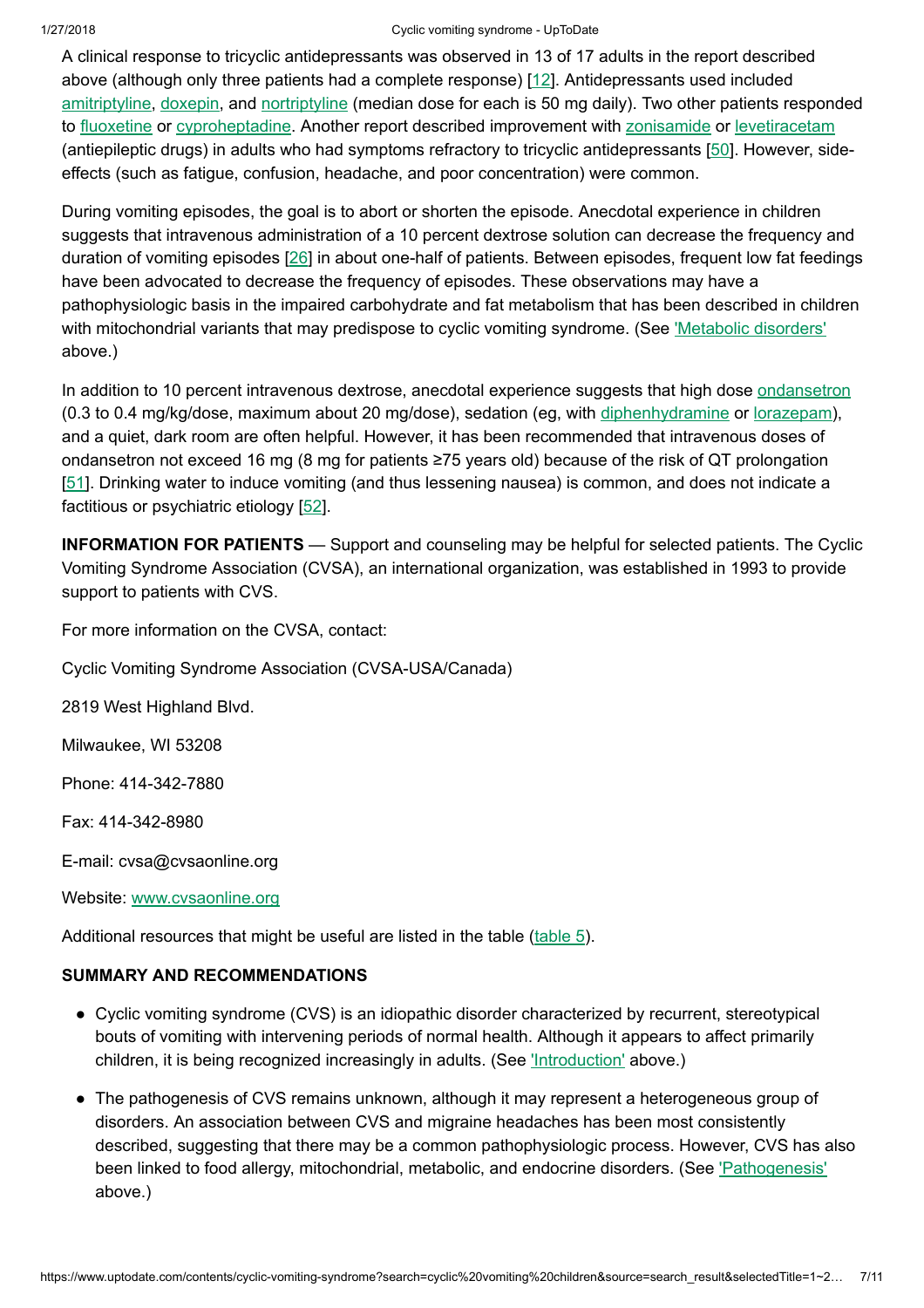- Diagnostic criteria have been proposed based upon consensus of experts. The specific pattern of vomiting is variable among patients but, importantly, is stereotypical for an individual patient. Cyclic vomiting syndrome remains a diagnosis based upon the history and exclusion of alternative diagnoses. (See ['Diagnosis'](https://www.uptodate.com/contents/cyclic-vomiting-syndrome?search=cyclic%20vomiting%20children&source=search_result&selectedTitle=1~22&usage_type=default&display_rank=1#H13) above.)
- Treatment can be considered as abortive, prophylactic, and supportive. Most treatments have been based upon observational data or clinical experience, forming the basis for the following suggested approach ([Grade](https://www.uptodate.com/contents/grade/6?title=Grade%202C&topicKey=GAST/2588) 2C).

If episodes occur more often than monthly, or if they are prolonged or debilitating, daily prophylactic therapy is recommended. If episodes are less frequent or are mild, abortive therapy at the onset of episodes is often preferred. If abortive therapy fails after two or three attempts, then switch to [prophylactic](https://www.uptodate.com/contents/acute-treatment-of-migraine-in-adults?source=see_link) therapy. (See "Acute [treatment](https://www.uptodate.com/contents/acute-treatment-of-migraine-in-children?source=see_link) of migraine in children" and "Acute treatment of migraine in adults" and ["Preventive](https://www.uptodate.com/contents/preventive-treatment-of-migraine-in-adults?source=see_link) treatment of migraine in adults".)

Some authorities advocate use of [amitriptyline](https://www.uptodate.com/contents/amitriptyline-drug-information?source=see_link) (0.5 mg/kg per day increased as needed to 1 mg/kg or higher per day at bedtime, aim for a blood level of 150 to 200 micrograms/L) for prophylaxis even if there is no history of headache or a family history of migraine. However, its use may be limited due to side effects in infants and toddlers under age five years. The EKG (particularly the QTc interval) should be monitored. In children under age five years, [cyproheptadine](https://www.uptodate.com/contents/cyproheptadine-drug-information?source=see_link) is the first choice (or [pizotifen](https://www.uptodate.com/contents/pizotifen-united-states-not-available-drug-information?source=see_link) outside of the United States).

Coenzyme Q10 (10 to 20 mg/kg per day, or 200 mg twice daily) and L-carnitine (50 or 100 mg/kg per day, or one gram twice daily) have been advocated in prophylaxis, as data suggest that these dietary supplements may be highly effective, and side effects are infrequent and mild.

[Topiramate](https://www.uptodate.com/contents/topiramate-drug-information?source=see_link) is an unproven therapy that is gaining in popularity due to anecdotal experiences of efficacy, although side effects are frequent and often significant. Abortive therapy with intravenous dextrose (10 percent) and high-dose [ondansetron](https://www.uptodate.com/contents/ondansetron-drug-information?source=see_link) (0.3 to 0.4 mg/kg per dose, or 12 to 16 mg/dose) have been found to be helpful in anecdotal reports in children. It has been recommended that intravenous doses of ondansetron not exceed 16 mg (8 mg for patients ≥75 years old) because of the risk of QT prolongation. Comfort measures during episodes include a dark quiet room, and sedation as appropriate. In addition, patients should be instructed to avoid fasting.

ACKNOWLEDGMENT — The editorial staff at UpToDate would like to acknowledge Emily Dulude, MD, and Richard G Boles, MD, who contributed to an earlier version of this topic review.

Use of UpToDate is subject to the [Subscription](https://www.uptodate.com/legal/license) and License Agreement.

## **REFERENCES**

- 1. Li BU. Cyclic vomiting [syndrome:](https://www.uptodate.com/contents/cyclic-vomiting-syndrome/abstract/1) light emerging from the black box. J Pediatr 1999; 135:276.
- 2. Lombard HC. Evrose de la digestion, caracteriseo par des crises periodiques de vomissements et une profonde modification de l'assimilation. Gazette Medicale de Paris 1861:312.
- 3. Gee S. On fitful or recurrent vomiting. St Bartholomew [Hospital Reports](https://www.uptodate.com/contents/cyclic-vomiting-syndrome/abstract/3) 1882; 18:1.
- 4. Li BU, Lefevre F, Chelimsky GG, et al. North American Society for Pediatric Gastroenterology, Hepatology, and Nutrition consensus statement on the diagnosis and management of cyclic vomiting syndrome. J Pediatr [Gastroenterol Nutr](https://www.uptodate.com/contents/cyclic-vomiting-syndrome/abstract/4) 2008; 47:379.
- 5. Abu-Arafeh I, Russell G. Cyclical vomiting syndrome in children: a population-based study. J Pediatr [Gastroenterol Nutr](https://www.uptodate.com/contents/cyclic-vomiting-syndrome/abstract/5) 1995; 21:454.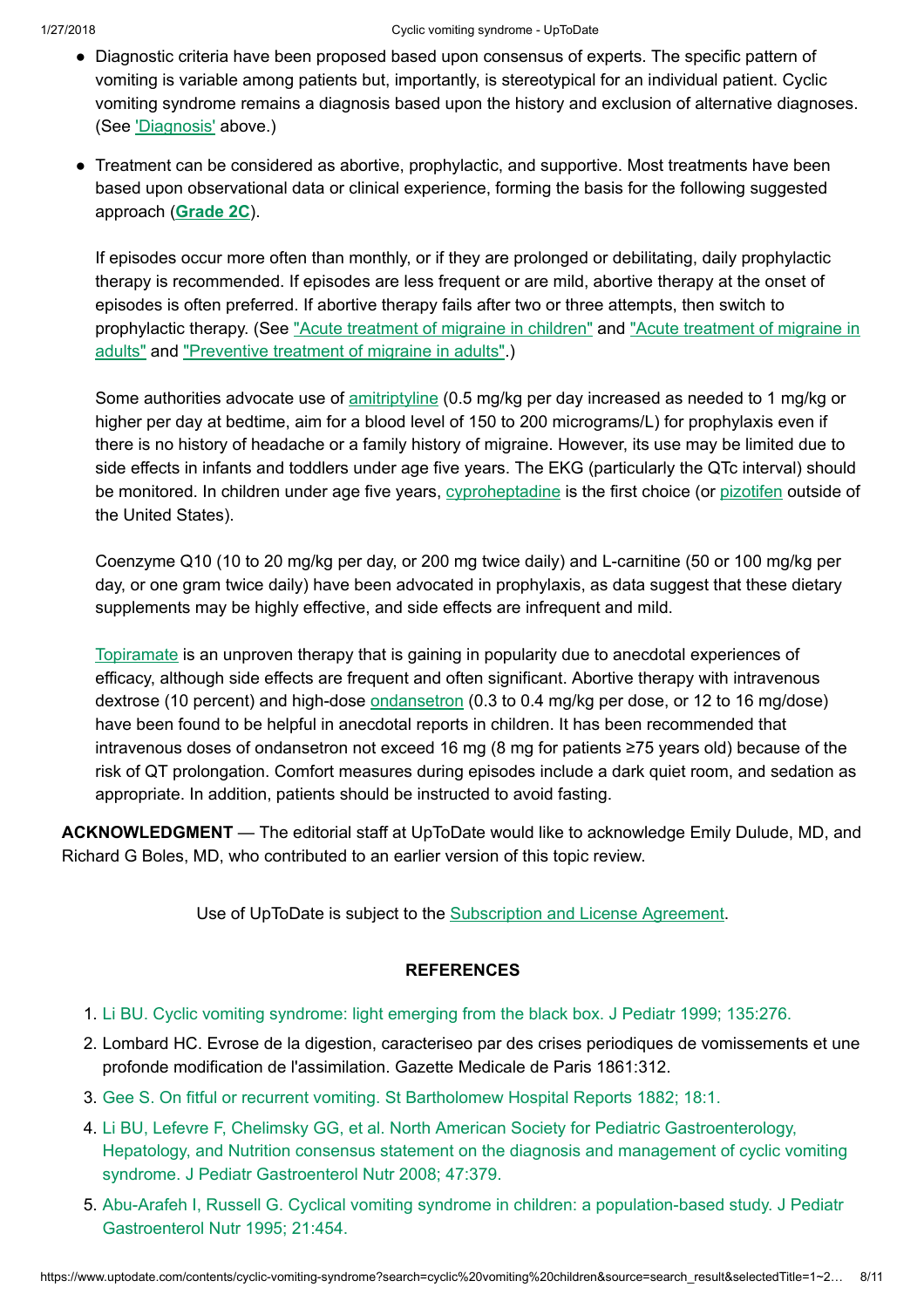- 6. Lucarelli S, Corrado G, Pelliccia A, et al. Cyclic vomiting syndrome and food [allergy/intolerance](https://www.uptodate.com/contents/cyclic-vomiting-syndrome/abstract/6) in seven children: a possible association. Eur J Pediatr 2000; 159:360.
- 7. Prakash C, Staiano A, Rothbaum RJ, Clouse RE. Similarities in cyclic vomiting syndrome across age groups. Am J [Gastroenterol 2001;](https://www.uptodate.com/contents/cyclic-vomiting-syndrome/abstract/7) 96:684.
- 8. Withers GD, Silburn SR, Forbes DA. [Precipitants](https://www.uptodate.com/contents/cyclic-vomiting-syndrome/abstract/8) and aetiology of cyclic vomiting syndrome. Acta Paediatr 1998; 87:272.
- 9. HOYT CS, [STICKLER](https://www.uptodate.com/contents/cyclic-vomiting-syndrome/abstract/9) GB. A study of 44 children with the syndrome of recurrent (cyclic) vomiting. Pediatrics 1960; 25:775.
- 10. Lee WS, Kaur P, Boey CC, Chan KC. Cyclic vomiting syndrome in [South-East](https://www.uptodate.com/contents/cyclic-vomiting-syndrome/abstract/10) Asian children. J Paediatr Child Health 1998; 34:568.
- 11. Haan J, Kors EE, Ferrari MD. [Familial cyclic](https://www.uptodate.com/contents/cyclic-vomiting-syndrome/abstract/11) vomiting syndrome. Cephalalgia 2002; 22:552.
- 12. Prakash C, Clouse RE. Cyclic vomiting syndrome in adults: clinical features and response to tricyclic antidepressants. Am J [Gastroenterol 1999;](https://www.uptodate.com/contents/cyclic-vomiting-syndrome/abstract/12) 94:2855.
- 13. Scobie BA. Recurrent vomiting in adults. A [syndrome?](https://www.uptodate.com/contents/cyclic-vomiting-syndrome/abstract/13) Med J Aust 1983; 1:329.
- 14. Abell TL, Kim CH, Malagelada JR. Idiopathic cyclic nausea and vomiting--a disorder of [gastrointestinal](https://www.uptodate.com/contents/cyclic-vomiting-syndrome/abstract/14) motility? Mayo Clin Proc 1988; 63:1169.
- 15. Fleisher DR, Matar M. The cyclic vomiting syndrome: a report of 71 cases and literature review. J Pediatr [Gastroenterol Nutr](https://www.uptodate.com/contents/cyclic-vomiting-syndrome/abstract/15) 1993; 17:361.
- 16. Boles RG, Zaki EA, Lavenbarg T, et al. Are pediatric and adult-onset cyclic vomiting syndrome (CVS) biologically different conditions? Relationship of adult-onset CVS with the migraine and pediatric CVSassociated common mtDNA polymorphisms 16519T and 3010A. [Neurogastroenterol Motil 2009;](https://www.uptodate.com/contents/cyclic-vomiting-syndrome/abstract/16) 21:936.
- 17. Welch KM. Scientific basis of migraine: speculation on the [relationship](https://www.uptodate.com/contents/cyclic-vomiting-syndrome/abstract/17) to cyclic vomiting. Dig Dis Sci 1999; 44:26S.
- 18. Jernigan SA, Ware LM. Reversible quantitative EEG changes in a case of cyclic vomiting: evidence for migraine equivalent. Dev Med Child [Neurol 1991;](https://www.uptodate.com/contents/cyclic-vomiting-syndrome/abstract/18) 33:80.
- 19. Li BU, Murray RD, Heitlinger LA, et al. Is cyclic vomiting syndrome related to [migraine?](https://www.uptodate.com/contents/cyclic-vomiting-syndrome/abstract/19) J Pediatr 1999; 134:567.
- 20. To J, Issenman RM, Kamath MV. Evaluation of neurocardiac signals in pediatric patients with cyclic vomiting syndrome through power [spectral analysis](https://www.uptodate.com/contents/cyclic-vomiting-syndrome/abstract/20) of heart rate variability. J Pediatr 1999; 135:363.
- 21. Chelimsky TC, Chelimsky GG. Autonomic abnormalities in cyclic vomiting syndrome. J Pediatr [Gastroenterol Nutr](https://www.uptodate.com/contents/cyclic-vomiting-syndrome/abstract/21) 2007; 44:326.
- 22. Li BU, Balint JP. Cyclic vomiting syndrome: evolution in our [understanding](https://www.uptodate.com/contents/cyclic-vomiting-syndrome/abstract/22) of a brain-gut disorder. Adv Pediatr 2000; 47:117.
- 23. Boles RG, Chun N, Senadheera D, Wong LJ. Cyclic vomiting syndrome and [mitochondrial DNA](https://www.uptodate.com/contents/cyclic-vomiting-syndrome/abstract/23) mutations. Lancet 1997; 350:1299.
- 24. Boles RG, Adams K, Li BU. [Maternal inheritance](https://www.uptodate.com/contents/cyclic-vomiting-syndrome/abstract/24) in cyclic vomiting syndrome. Am J Med Genet A 2005; 133A:71.
- 25. Wang Q, Ito M, Adams K, et al. [Mitochondrial DNA](https://www.uptodate.com/contents/cyclic-vomiting-syndrome/abstract/25) control region sequence variation in migraine headache and cyclic vomiting syndrome. Am J Med Genet A 2004; 131:50.
- 26. Boles RG, Adams K, Ito M, Li BU. [Maternal inheritance](https://www.uptodate.com/contents/cyclic-vomiting-syndrome/abstract/26) in cyclic vomiting syndrome with neuromuscular disease. Am J Med Genet A 2003; 120A:474.
- 27. Boles RG, Lovett-Barr MR, Preston A, et al. Treatment of cyclic vomiting syndrome with co-enzyme Q10 and amitriptyline, a retrospective study. BMC [Neurol 2010;](https://www.uptodate.com/contents/cyclic-vomiting-syndrome/abstract/27) 10:10.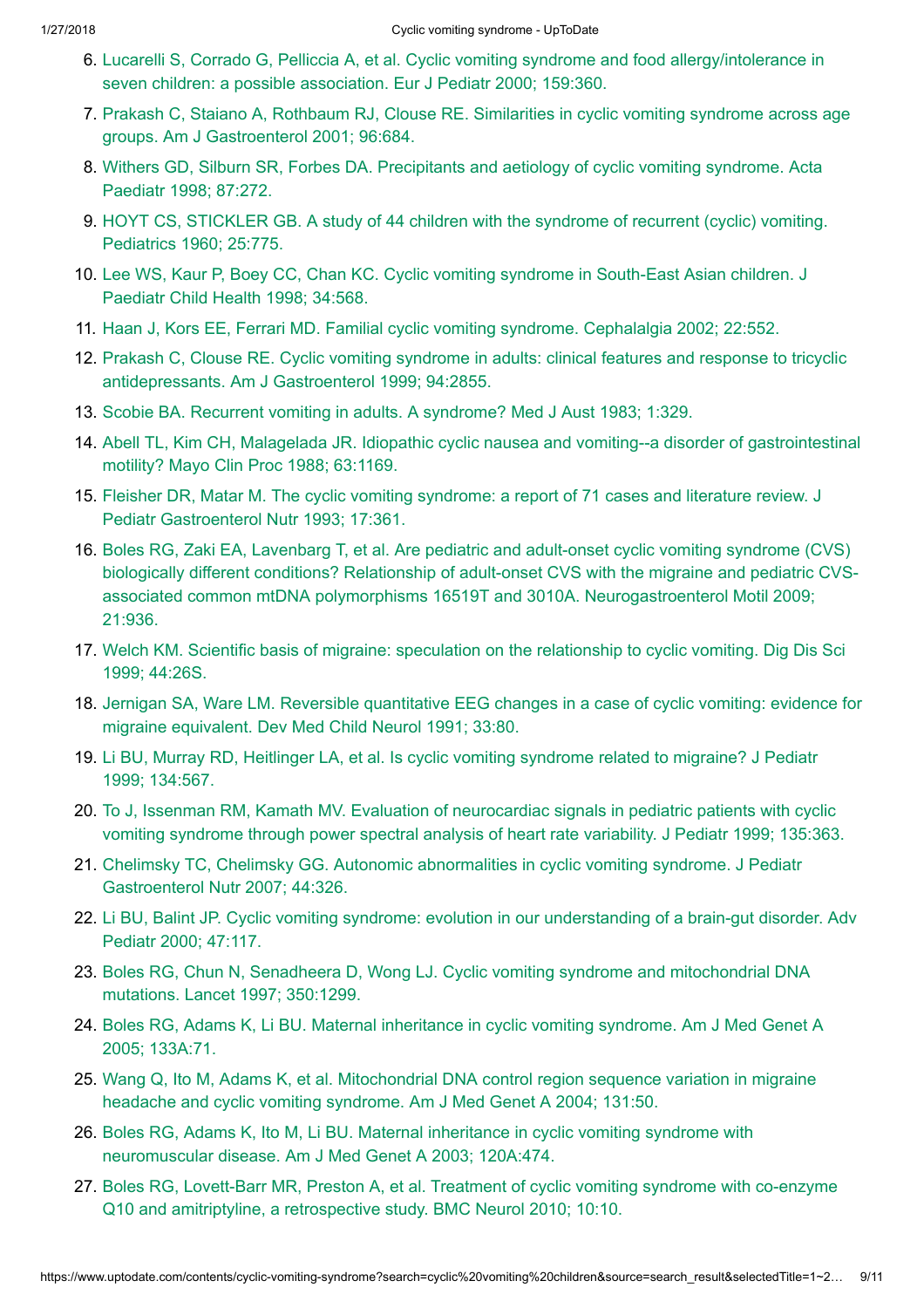- 28. Boles RG. High degree of efficacy in the treatment of cyclic vomiting syndrome with combined coenzyme Q10, L-carnitine and amitriptyline, a case series. BMC [Neurol 2011;](https://www.uptodate.com/contents/cyclic-vomiting-syndrome/abstract/28) 11:102.
- 29. Van Calcar SC, Harding CO, Wolff JA. L-carnitine [administration](https://www.uptodate.com/contents/cyclic-vomiting-syndrome/abstract/29) reduces number of episodes in cyclic vomiting syndrome. Clin Pediatr (Phila) 2002; 41:171.
- 30. Zaki EA, Freilinger T, Klopstock T, et al. Two common [mitochondrial DNA](https://www.uptodate.com/contents/cyclic-vomiting-syndrome/abstract/30) polymorphisms are highly associated with migraine headache and cyclic vomiting syndrome. Cephalalgia 2009; 29:719.
- 31. Sato T, Igarashi N, Minami S, et al. Recurrent attacks of vomiting, hypertension and psychotic depression: a syndrome of periodic [catecholamine](https://www.uptodate.com/contents/cyclic-vomiting-syndrome/abstract/31) and prostaglandin discharge. Acta Endocrinol (Copenh) 1988; 117:189.
- 32. Taché Y. Cyclic vomiting syndrome: the [corticotropin-releasing-factor](https://www.uptodate.com/contents/cyclic-vomiting-syndrome/abstract/32) hypothesis. Dig Dis Sci 1999; 44:79S.
- 33. Allen JH, de Moore GM, Heddle R, Twartz JC. Cannabinoid hyperemesis: [cyclical hyperemesis](https://www.uptodate.com/contents/cyclic-vomiting-syndrome/abstract/33) in association with chronic cannabis abuse. Gut 2004; 53:1566.
- 34. Roche E, Foster PN. Cannabinoid [hyperemesis:](https://www.uptodate.com/contents/cyclic-vomiting-syndrome/abstract/34) not just a problem in Adelaide Hills. Gut 2005; 54:731.
- 35. Sontineni SP, Chaudhary S, Sontineni V, Lanspa SJ. Cannabinoid hyperemesis syndrome: clinical diagnosis of an [underrecognised](https://www.uptodate.com/contents/cyclic-vomiting-syndrome/abstract/35) manifestation of chronic cannabis abuse. World J Gastroenterol 2009; 15:1264.
- 36. Simonetto DA, Oxentenko AS, Herman ML, Szostek JH. Cannabinoid [hyperemesis:](https://www.uptodate.com/contents/cyclic-vomiting-syndrome/abstract/36) a case series of 98 patients. Mayo Clin Proc 2012; 87:114.
- 37. Fleisher DR, Gornowicz B, Adams K, et al. Cyclic Vomiting Syndrome in 41 adults: the illness, the patients, and problems of [management.](https://www.uptodate.com/contents/cyclic-vomiting-syndrome/abstract/37) BMC Med 2005; 3:20.
- 38. Li BU, Issenman RM, Sarna SK. Consensus statement--2nd [International Scientific](https://www.uptodate.com/contents/cyclic-vomiting-syndrome/abstract/38) Symposium on CVS. The Faculty of The 2nd International Scientific Symposium on Cyclic Vomiting Syndrome. Dig Dis Sci 1999; 44:9S.
- 39. Hikita T, Kodama H, Ogita K, et al. Cyclic Vomiting Syndrome in Infants and Children: A Clinical Follow-Up Study. Pediatr [Neurol 2016;](https://www.uptodate.com/contents/cyclic-vomiting-syndrome/abstract/39) 57:29.
- 40. Symon DN, Russell G. [Abdominal migraine:](https://www.uptodate.com/contents/cyclic-vomiting-syndrome/abstract/40) a childhood syndrome defined. Cephalalgia 1986; 6:223.
- 41. Fitzpatrick E, Bourke B, Drumm B, Rowland M. Outcome for children with [cyclical vomiting](https://www.uptodate.com/contents/cyclic-vomiting-syndrome/abstract/41) syndrome. Arch Dis Child 2007; 92:1001.
- 42. Stanghellini V, Chan FK, Hasler WL, et al. [Gastroduodenal Disorders.](https://www.uptodate.com/contents/cyclic-vomiting-syndrome/abstract/42) Gastroenterology 2016; 150:1380.
- 43. Schulte-Bockholt A, Kugathasan S, Mesrobian HG, Werlin SL. Ureteropelvic junction obstruction: an overlooked cause of cyclic vomiting. Am J [Gastroenterol 2002;](https://www.uptodate.com/contents/cyclic-vomiting-syndrome/abstract/43) 97:1043.
- 44. Olson AD, Li BU. The diagnostic evaluation of children with cyclic vomiting: a [cost-effectiveness](https://www.uptodate.com/contents/cyclic-vomiting-syndrome/abstract/44) assessment. J Pediatr 2002; 141:724.
- 45. Vanderhoof JA, Young R, Kaufman SS, Ernst L. Treatment of cyclic vomiting in childhood with erythromycin. J Pediatr [Gastroenterol Nutr](https://www.uptodate.com/contents/cyclic-vomiting-syndrome/abstract/45) 1993; 17:387.
- 46. Andersen JM, Sugerman KS, Lockhart JR, Weinberg WA. Effective prophylactic therapy for cyclic vomiting syndrome in children using amitriptyline or [cyproheptadine.](https://www.uptodate.com/contents/cyclic-vomiting-syndrome/abstract/46) Pediatrics 1997; 100:977.
- 47. Benson JM, Zorn SL, Book LS. Sumatriptan in the treatment of cyclic vomiting. Ann [Pharmacother](https://www.uptodate.com/contents/cyclic-vomiting-syndrome/abstract/47) 1995; 29:997.
- 48. Pasricha PJ, Schuster MM, Saudek CD, et al. Cyclic vomiting: association with multiple homeostatic abnormalities and response to ketorolac. Am J [Gastroenterol 1996;](https://www.uptodate.com/contents/cyclic-vomiting-syndrome/abstract/48) 91:2228.
- 49. Boyle CA. Management of [menstrual migraine.](https://www.uptodate.com/contents/cyclic-vomiting-syndrome/abstract/49) Neurology 1999; 53:S14.